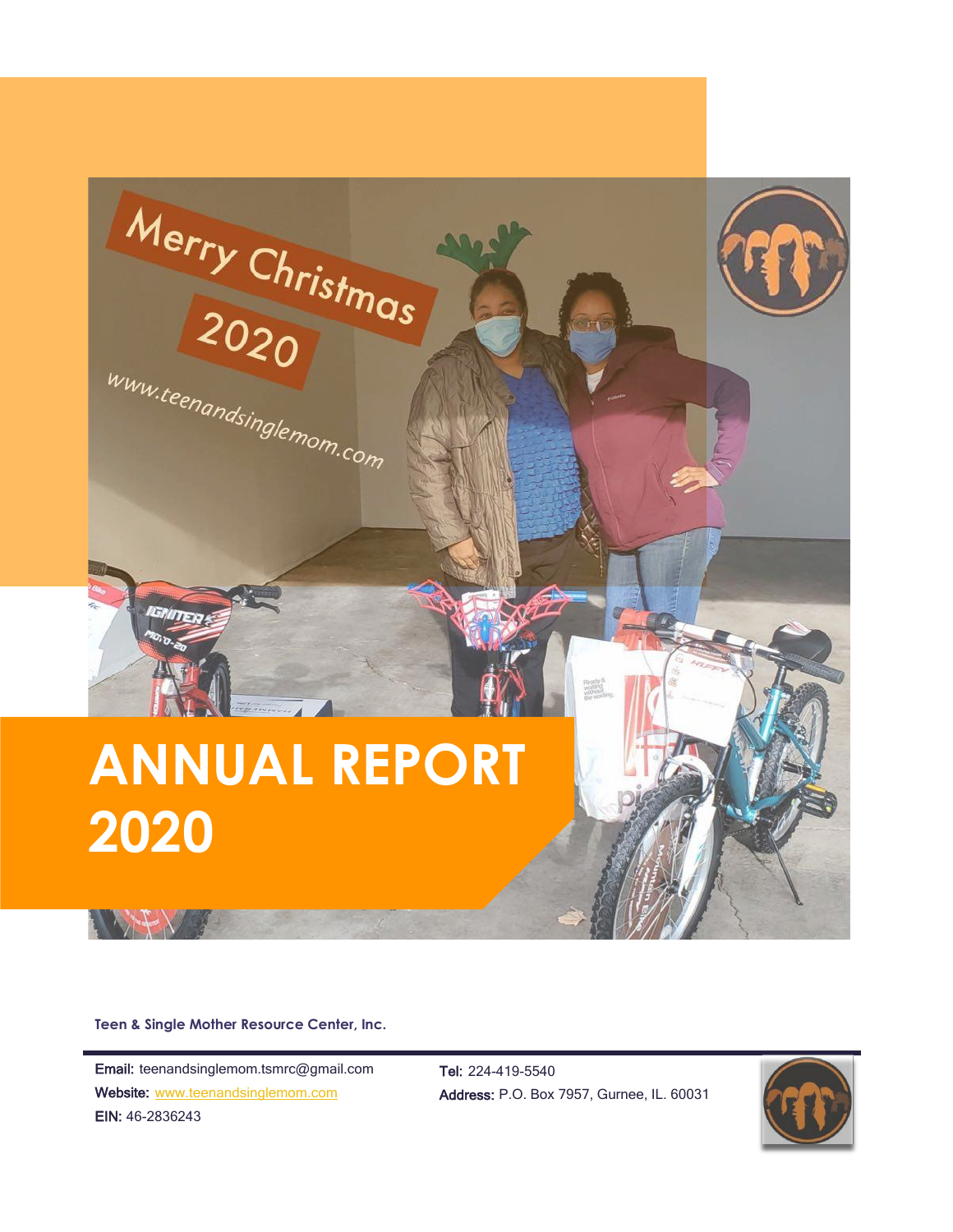## **TABLE OF CONTENTS**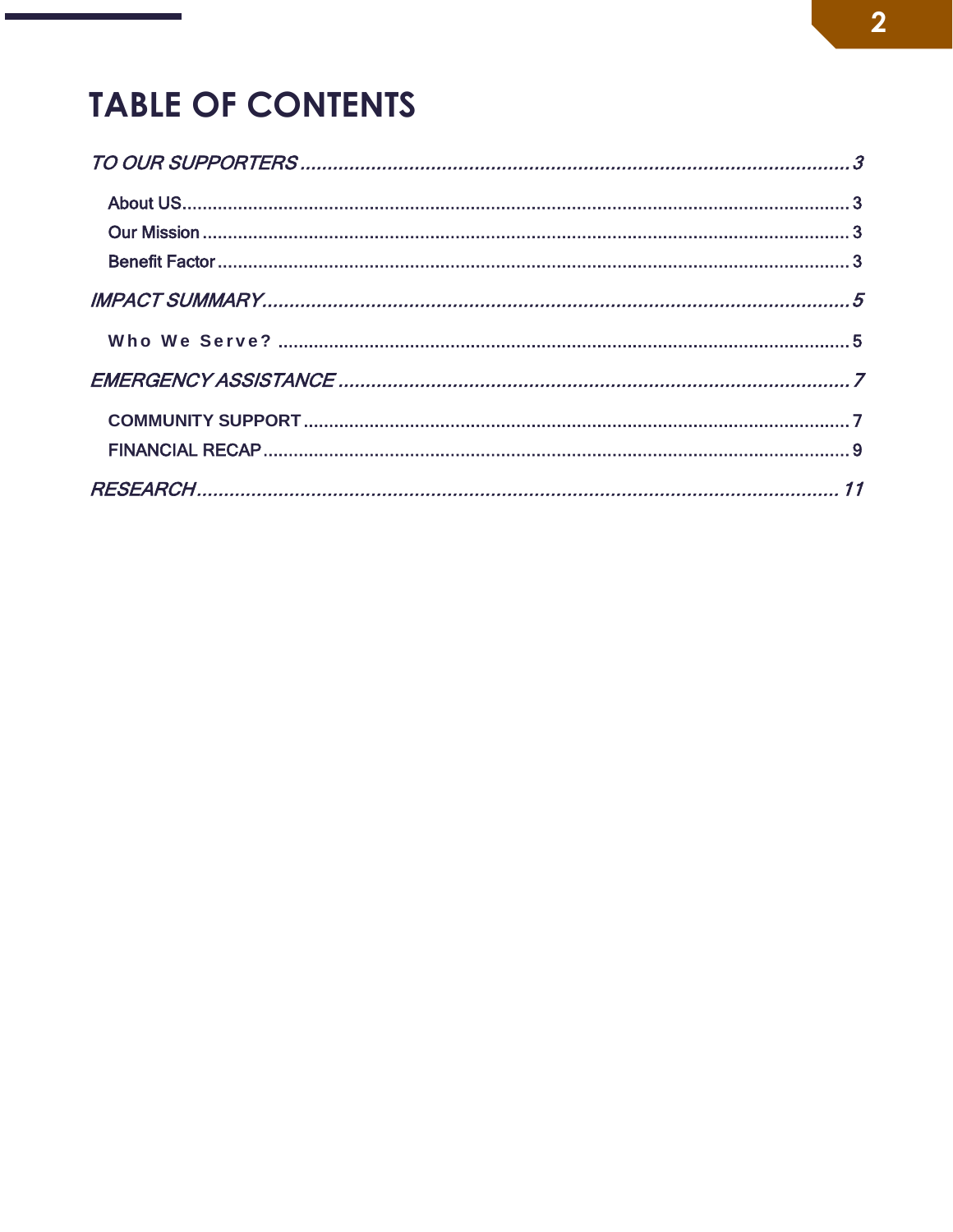# <span id="page-2-0"></span>**TO OUR SUPPORTERS**

#### <span id="page-2-1"></span>**About US**

The Teen & Single Mother Resource, Inc. is a nonprofit organization that focuses on a holistic change leading to self-sufficiency and positive parental role modeling for teen and single mothers between the primary ages of 18 – 34.

#### <span id="page-2-2"></span>**Our Mission**

To equip, empower, and educate teen and single mothers to become a positive role model to their children and break the cord of poverty, lack of education and low self-esteem through the demonstration of hands-on assistance and positive coaching.

#### <span id="page-2-3"></span>**Benefit Factor**

Mothers who connect with the Teen and Single Mother Resource Center, Inc. will realize the strength, courage and value they have as single parents who are charged to raise children with limited assistance. This will be accomplished by helping them attain a basic and/or advanced education, engaging with their children's learning process and breaking the cycle of poverty.

> "Changing the Narrative, One Single Mom at a Time!"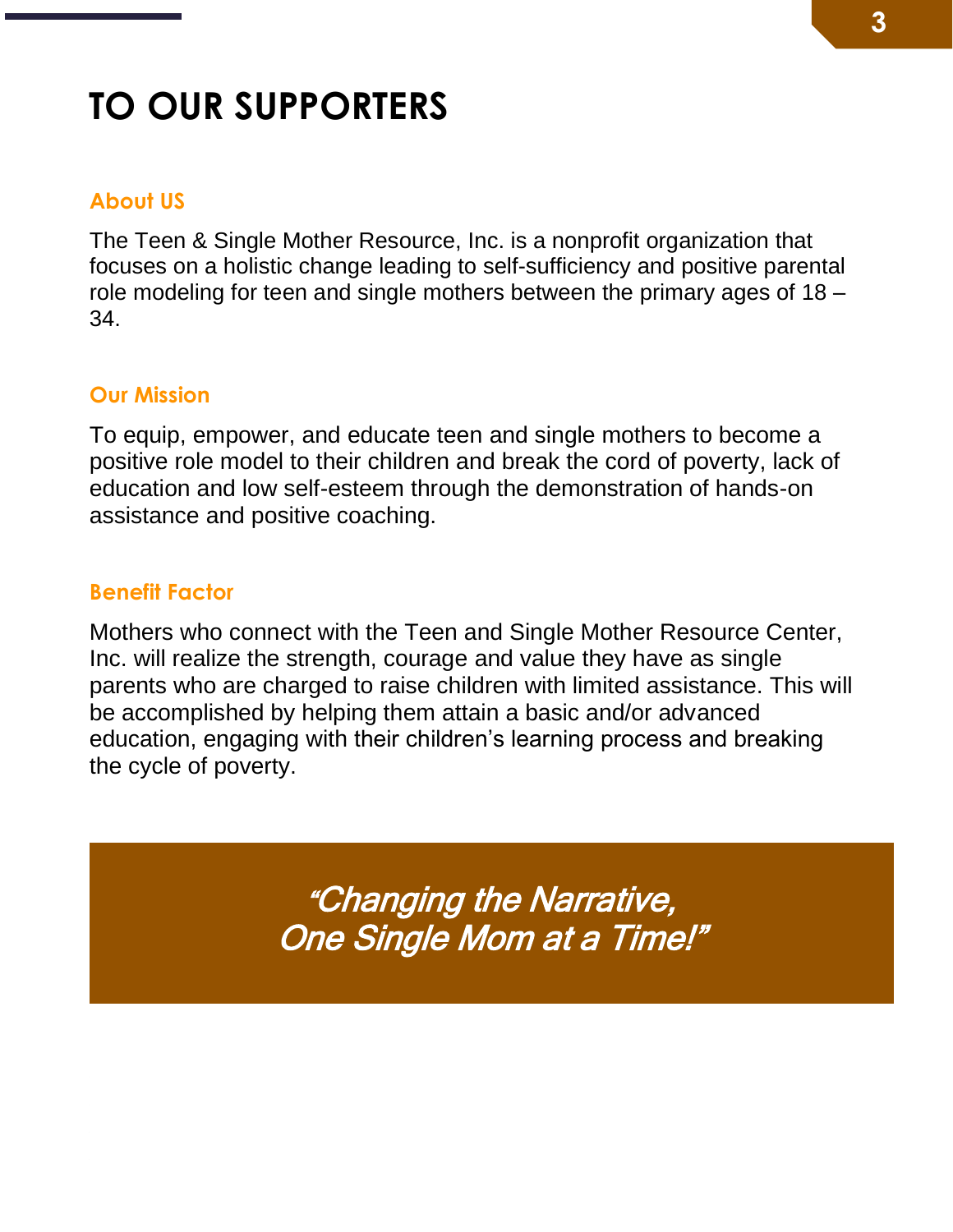## Dr. Michele Vaughn

### **LETTER FROM THE FOUNDER & CEO**



*The* Board of Directors and I would like to take a moment to thank you for helping us impact the lives of single mom families through a very challenging 2020. This year was difficult in many ways. Many of us had to adapt to working in new ways. Whether you were new to working remotely or had to adapt to everyone else working remotely. New skills were learned and shared. Resources within the local community were leveraged, creating an opportunity for our community to stand shoulderto-shoulder and support one another.

It is during times like these that I am proud to be a part of a grassroots nonprofit organization and lead the Teen & Single Mother's Resource Center, Inc., working to equip, empower, and educate single mothers both locally and across various states. For the past 6 years, we have intentionally addressed some of the most pressing community issues and funded innovative solutions to drive transformational change in the lives of single mom families.

Due to the pandemic and employment uncertainty for many single mom families as well as at-home online schooling, the need for resources has been great. We were so grateful for every donor who sowed a seed into our mission, affording us an opportunity to directly impact single mom households with cash assistance across seven states.

Creating fresh opportunities for single moms is the driving passion of the Teen & Single Mother Resource Center, Inc. This mission is not possible without the help of our hidden "DONORS" who make it achievable for us to continue moving forward. Helping single moms gain employment, provide emergency assistance, and become self-sufficient through homeownership in a pandemic requires us to stand should-to-shoulder and for this we thank you!

~Forever grateful~

*Dr. MV*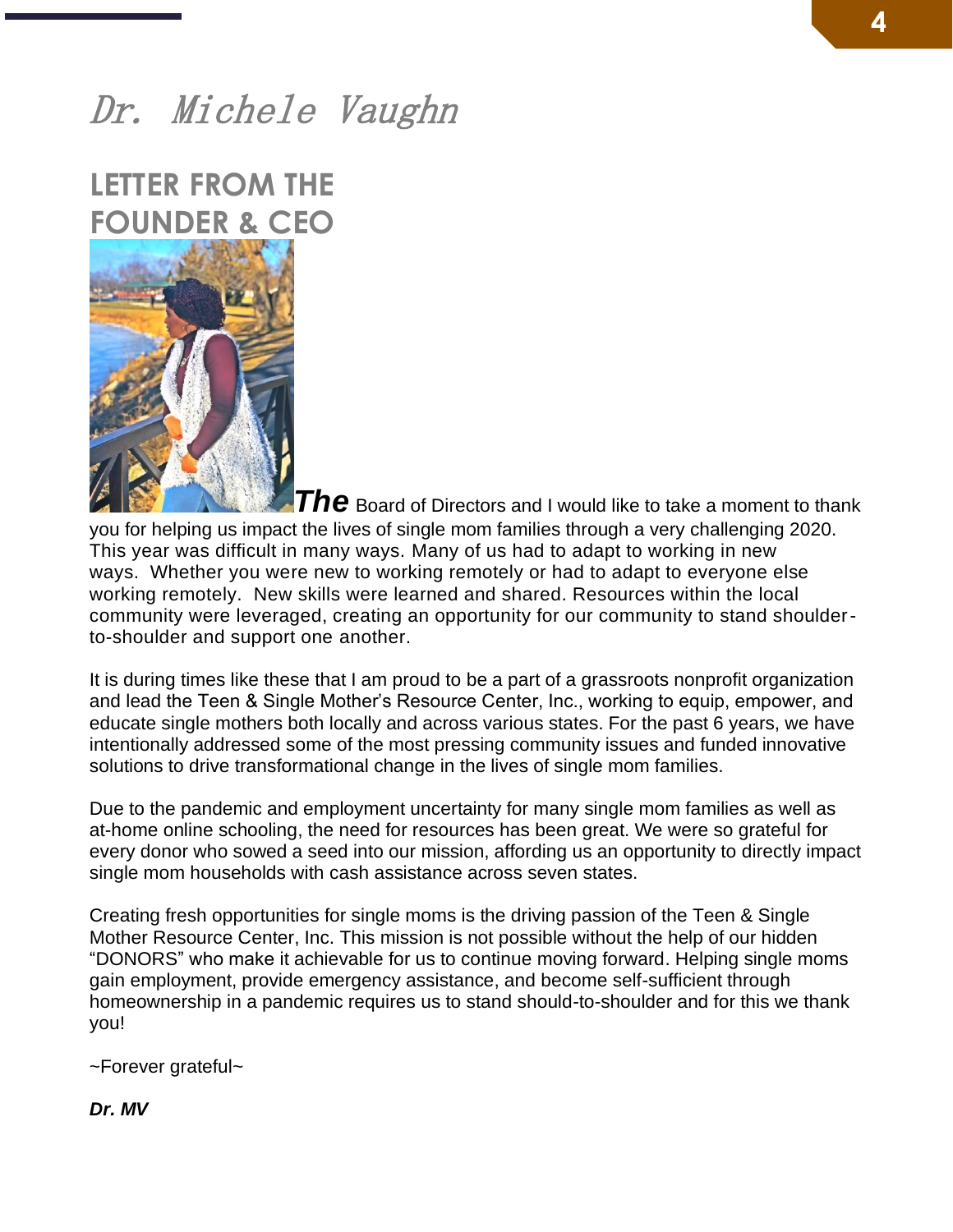# <span id="page-4-0"></span>**IMPACT SUMMARY**

The Teen and Single Mother Resource Center, Inc. impacted a total of 50 single mom families in a total of seven states. Unfortunately, our in-person services were eliminated due to the current pandemic and COVID-19 precautions. The majority of our services transitioned to a virtual platform.

### <span id="page-4-1"></span>**Who We Serve?**

TSMRC provide services to Organizations, Schools and Social Service Agencies who serve single mothers who are in need of one of our services below:

- 1<sup>st</sup> time homeownership assistance
- Financial Literacy, Parenting, & Life Coaching
- Education Scholarships
- Christmas Sponsorship
- Emergency Assistance

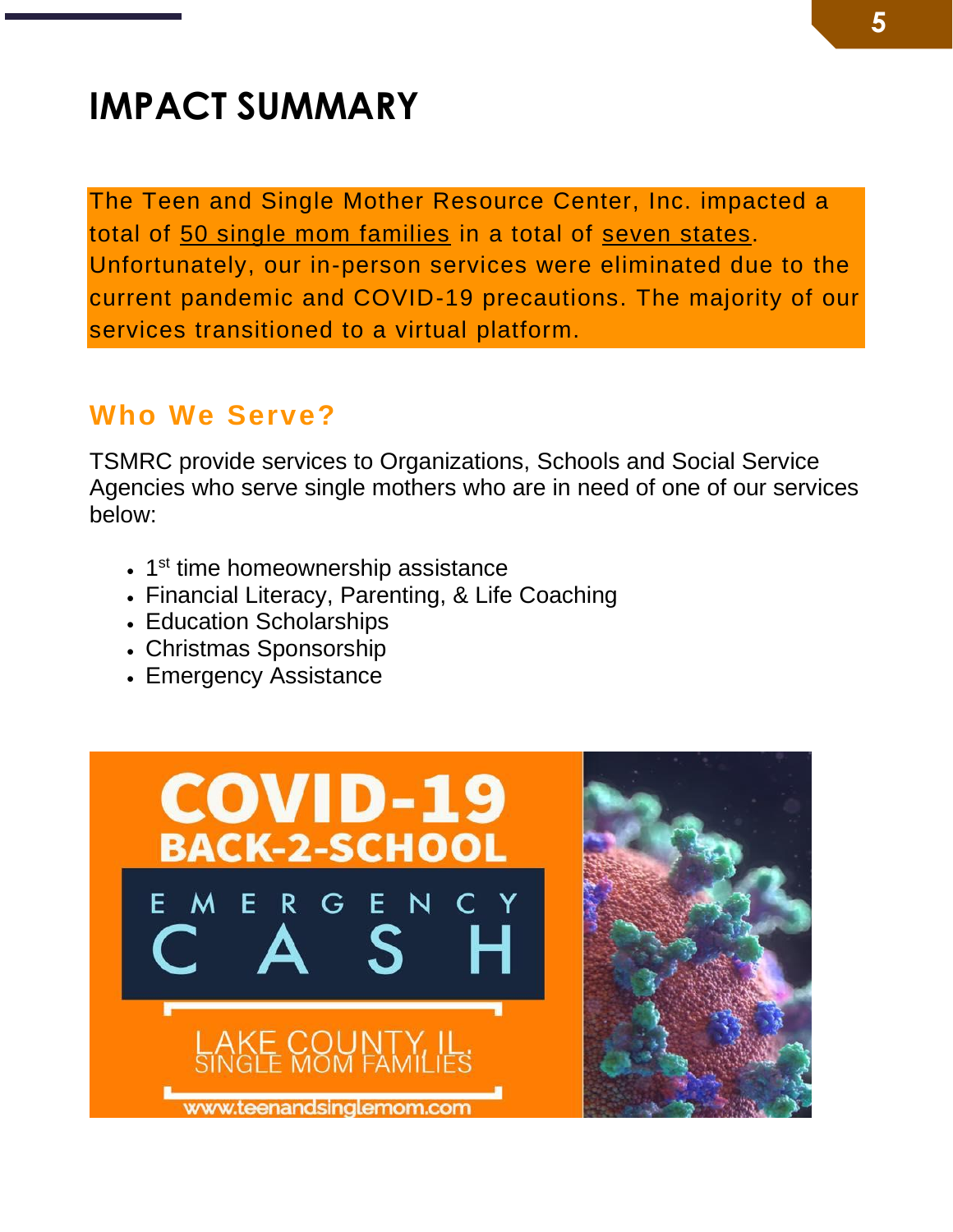### **SHE OWNS**

### **2020 Single Mom Homeowners**

*Now Serving Single Moms in the following states: Illinois, Wisconsin, Michigan, Indiana, Colorado, California, Florida, Kentucky, Missouri, Tennessee, Texas, and Georgia*

*In partnership with Tammy P. Moore Diamond Residential Mortgage [Corporation](https://tammypmoore.com/if-you-are-renting)*

- *Get Pre-approved for a home loan*
- *Receive financial literacy counseling*
- *1:1 Life Coaching Calls*
- *Down payment or Mortgage assistance*
- *Home Repair Assistance*
- *Professional Referrals*





*Single Mom Tamara Luster of 3 children worked very hard to purchase her very first 3-bedroom home in Waukegan, IL., so she and her children could enjoy a NEW Beginning. She transitioned from the state of Wisconsin to Illinois with a goal to become a 1sttime homeowner and successfully accomplished her goal!*

\$905.79 Home Repair Assistance \$1000 Down payment Assistance



Single Mom Maia Hoard of 1 child always desired decision to move forward despite all odds. Her connection with TSMRC opened a door for her house hunting story to be share on HGTV'S House Hunter show with Dr. Vaughn. Today, she is a proud homeowner in Zion,





*Single Mom Shontesa Kindle of 5 children purchased a 5-bedroom home in Waukegan,IL. Shontesa is an entrepreneur in the cosmetology field and well respected in the hair industry. Her goal was to buy a home & stop renting! Mission Accomplished!*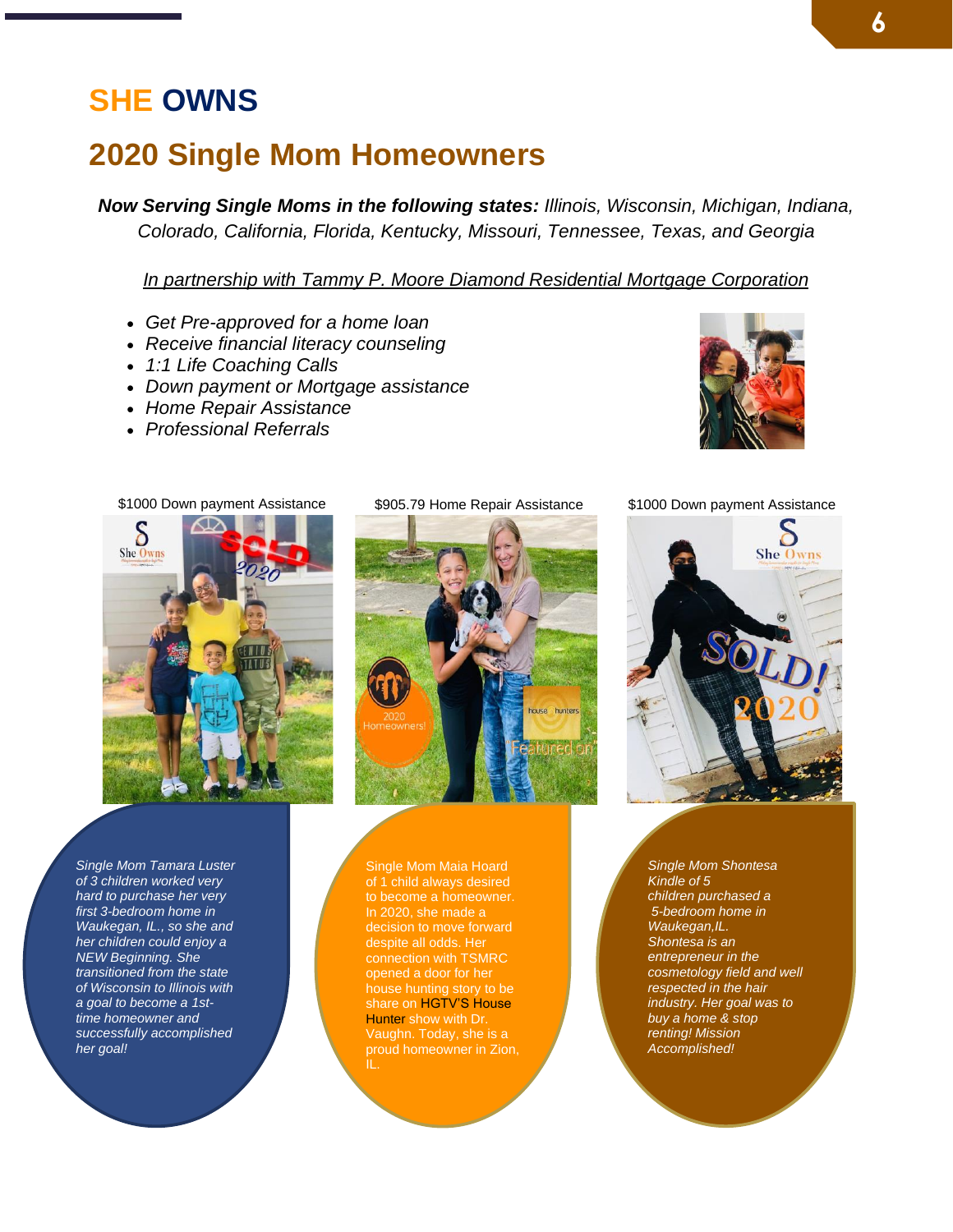# <span id="page-6-0"></span>**EMERGENCY ASSISTANCE**

COVID-19 CASH ASSISTANCE

### **47 SINGLE MOM FAMILIES 81 Kids 7 States**

2020 presented many challenges for single mom families globally with emphasis

on unemployment and sudden at-home online learning and limited resources. With the help of our donors, we were able to provide immediate cash assistance in the amount of \$100 per family via CASHAPP to 44 single mom families in 7 states and a total of 81 kids. In addition, our cash emergency relief program assisted 3 single mom college graduates by purchasing their cap and gown for graduation.

In Illinois, single mothers impacted by this service lived in the following towns: Beach Park, North Chicago, Antioch, Gurnee, Lombard, Elgin, Waukegan, Ingleside, Zion, Grayslake, and Park City.

 Single Mothers impacted outside of Illinois lived in the following states: Georgia, Philadelphia, Texas, Virginia, Wisconsin, and Michigan.

## <span id="page-6-1"></span>**COMMUNITY SUPPORT**

- Lake County Pads Donation to support homeless
- Lake County Zeta Sorority Donation to support scholarships
- Motivating U2 Win Nonprofit Donation to support homeless





Motivating U<sub>2</sub>Win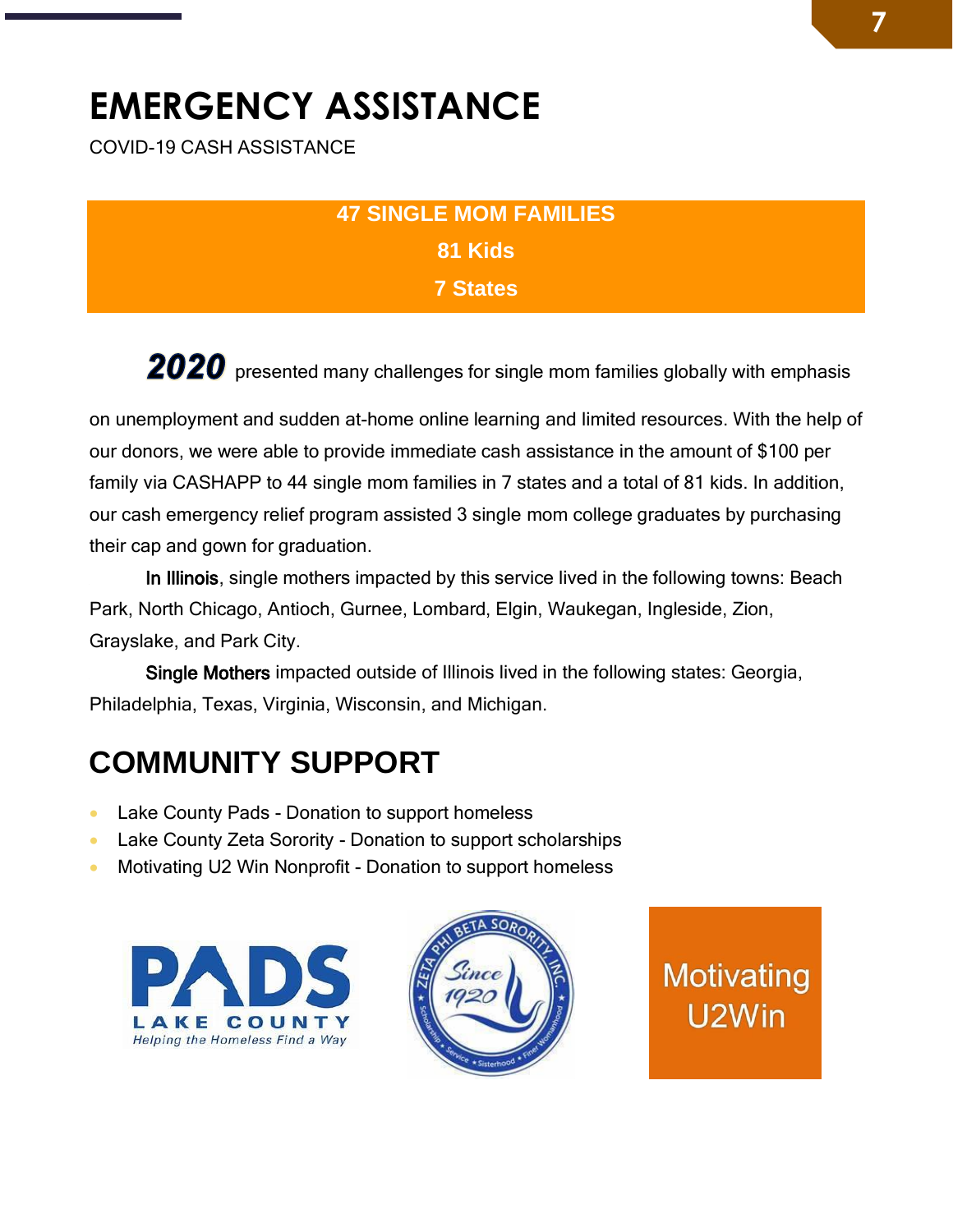## **CHRISTMAS SPONSORSHIP**

Due to the pandemic and sudden change of how we handled our services, our annual Christmas Sponsorship program was cancelled. Instead, we provided a limited sponsorship with the assistance of *Prairie State Legal Services of Lake County* as a single sponsor serving three single mom homeowner families.







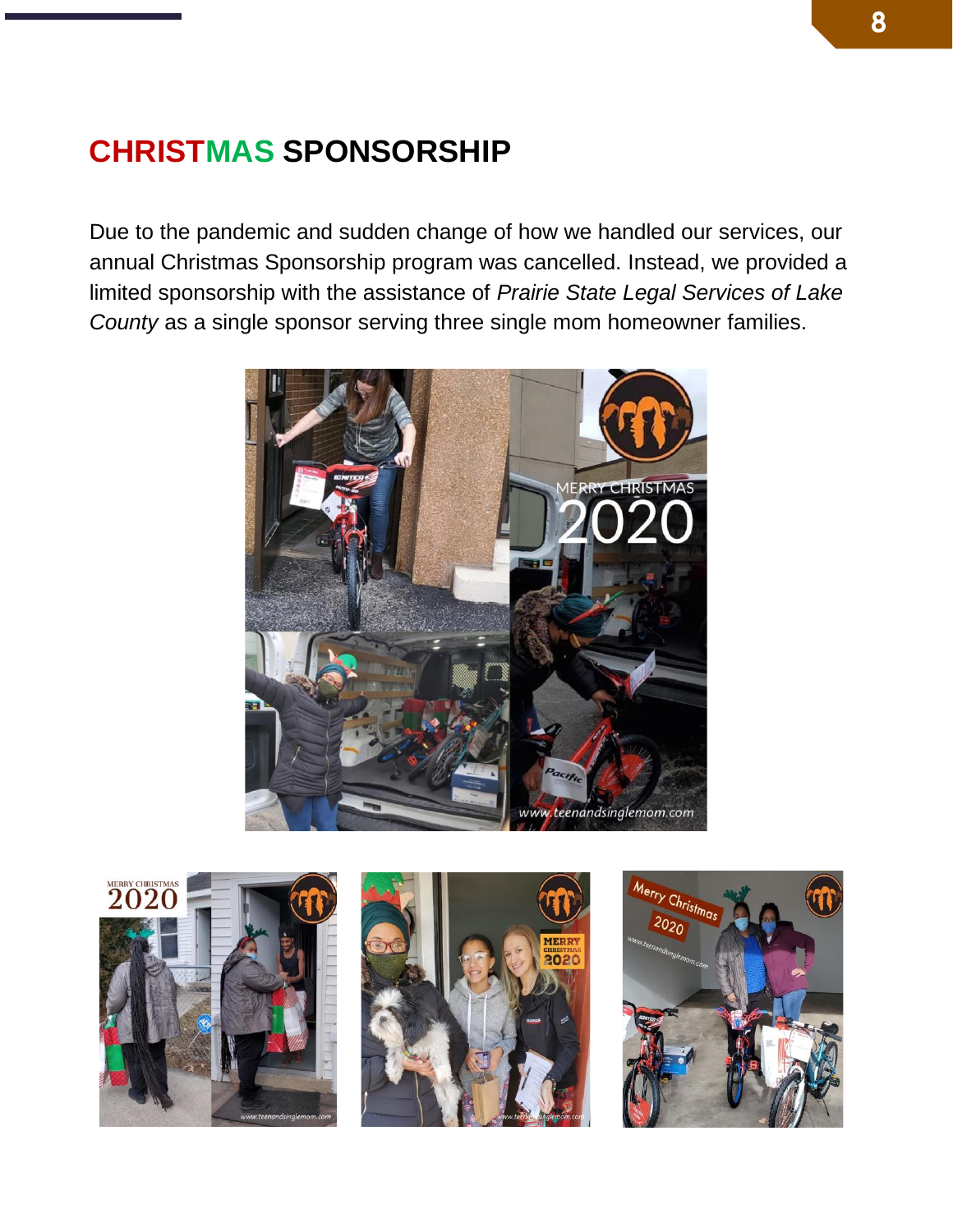## <span id="page-8-0"></span>**FINANCIAL RECAP**

#### **Donations Received - \$8940.79**

**Expenditures - \$12,055.43**



## **TSMRC DONOR SUPPORT**

Serving single mothers would not have been possible without the generous support of our wonderful donors. We want to thank every person, group, and corporation who provided a tax-deductible monetary donation. We understand how difficult and uncertain 2020 was and yet, you made it possible for our grassroots nonprofit organization to continue serving single mom families in the middle of a pandemic. THANK YOU!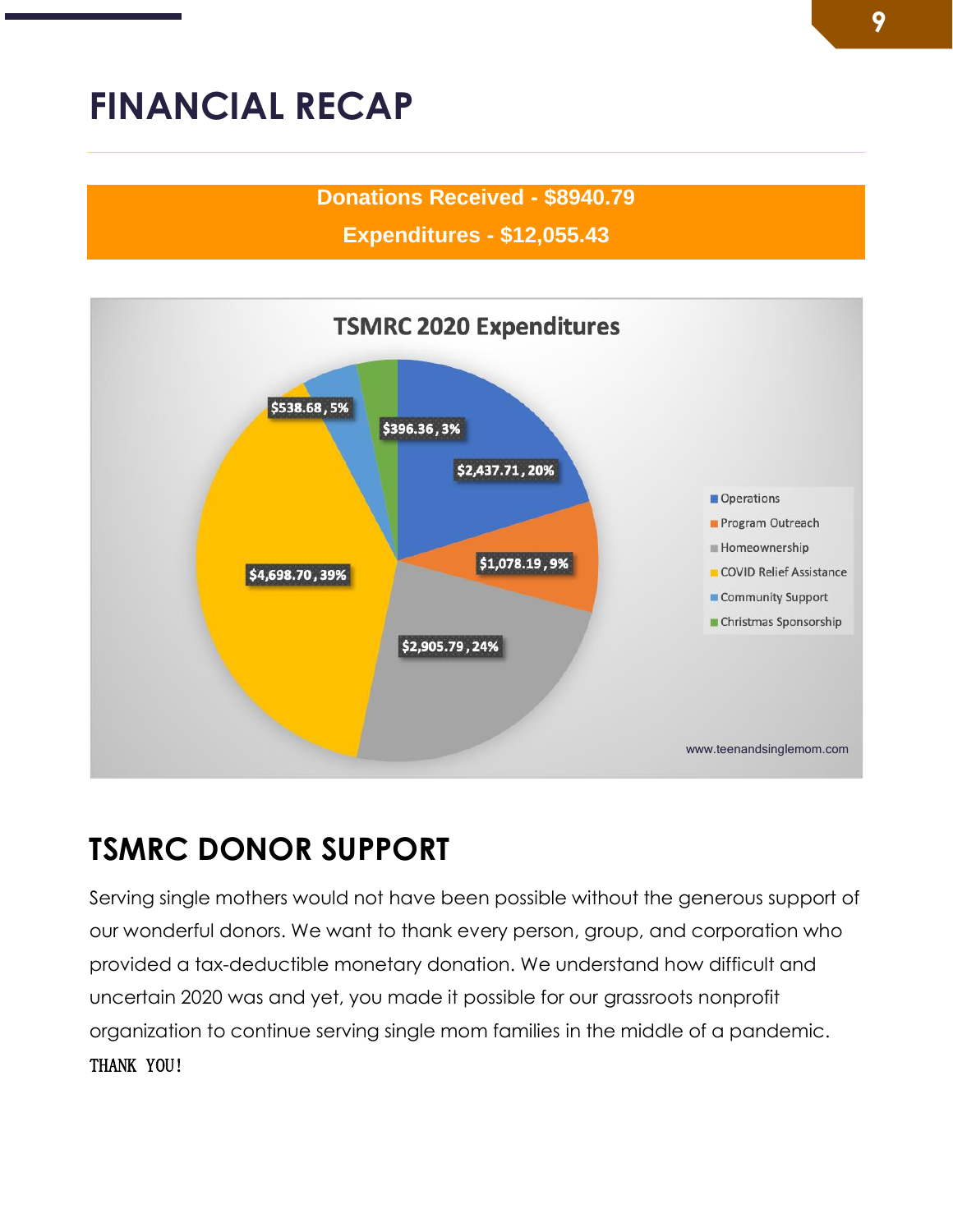# **CORPORATE / GROUP DONORS**



Network for Good | Amazon Smile | First Midwest Bank | Abbvie | Pfizer | The Community Shares Company



## **INDIVIDUAL DONORS**

| *April Stallworth     | *Kenji Kuykendall     |
|-----------------------|-----------------------|
| Amber Biggs           | <b>Kevin Hanson</b>   |
| Gwendolyn Jones       | <b>Candace Powell</b> |
| <b>Tracy Watson</b>   | <b>Megan Gorman</b>   |
| Josie Fongaro         | Steve Tran            |
| <b>Matthew Curin</b>  | <b>Karen Griffero</b> |
| Eri Dinkel            | Anne Roessler         |
| <b>Surinder Gupta</b> | <b>Brian McHugh</b>   |
| Emma Wensley          | Natalya Volchek       |
| <b>Kevin Fletcher</b> | Stephanie Fanta       |
| Peter Larson          | <b>Betty McCrary</b>  |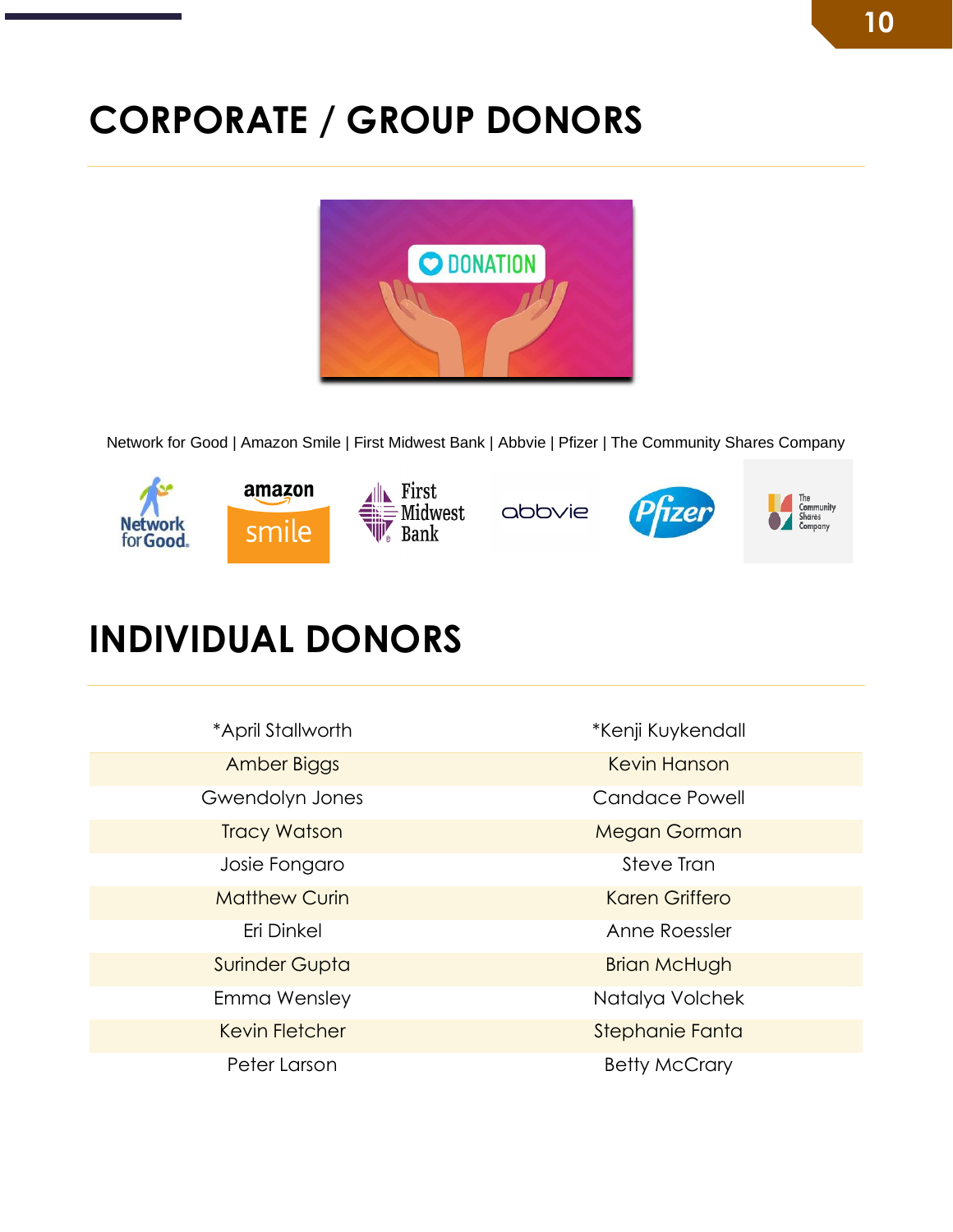## <span id="page-10-0"></span>**RESEARCH**

#### **According to Pew Research Center**

[https://www.pewresearch.org/fact-tank/2019/12/12/u-s-children-more-likely-than-children-in](https://www.pewresearch.org/fact-tank/2019/12/12/u-s-children-more-likely-than-children-in-other-countries-to-live-with-just-one-parent/)[other-countries-to-live-with-just-one-parent/](https://www.pewresearch.org/fact-tank/2019/12/12/u-s-children-more-likely-than-children-in-other-countries-to-live-with-just-one-parent/)

For decades, the share of **U.S. children living with a single parent has been rising**, accompanied by a decline in marriage rates and a rise in births outside of marriage. A new Pew Research Center study of 130 countries and territories shows that the U.S. has the world's highest rate of children living in singleparent households.

#### **According to the U.S. Census Bureau**

U.S Census Bureau, there are approximately **13.6 million single parents** in the United States today, and those parents are responsible for raising 22.4 million children. This number represents approximately 27% of children under 21 in the U.S. today. About 62 percent of children have a mother who works outside the home, slightly less than those with a father who works outside the home (66 percent).



#### **HELPING SINGLE MOMS OVERCOME HARDSHIPS & ACCOMPLISH THEIR GOALS!**